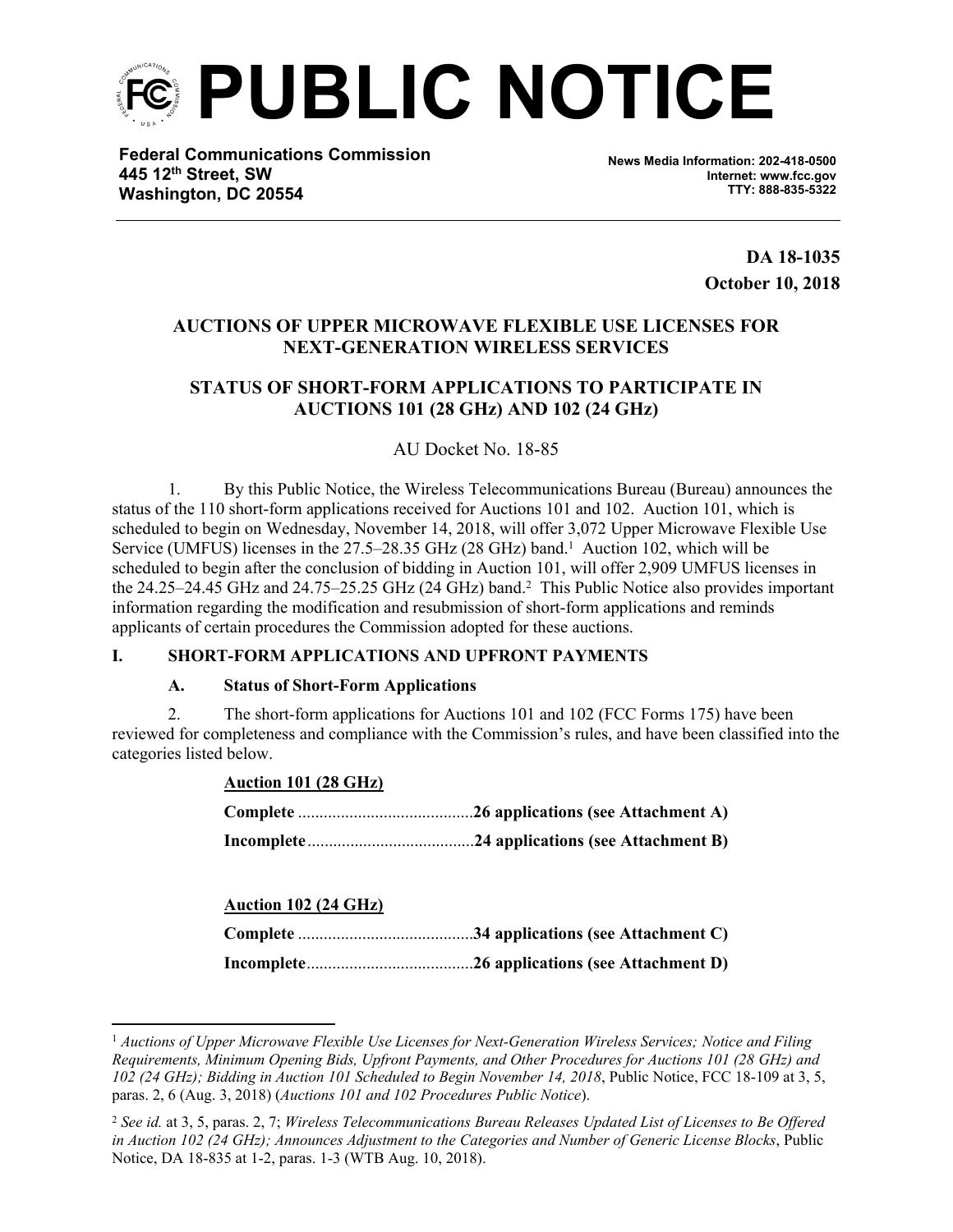3. **Complete Applications.** Attachments A and C to this Public Notice list the short-form applications for Auction 101 and 102, respectively, that are accepted for filing and complete. Each of these applicants will become a qualified bidder in the auction(s) for which it applied upon receipt by the Commission of the required upfront payment by the deadlines described below.<sup>3</sup> Each applicant must also maintain the accuracy of its short-form application as required by Sections 1.65 and 1.2105(b) of the Commission's rules.<sup>4</sup>

4. Designation of an application as complete indicates the applicant has provided the certifications and basic information concerning its qualifications that are required by the Commission's competitive bidding rules for participation in the auctions. Under the Commission's two-phased auction application process, a winning bidder must submit a long-form application after the close of the auction to demonstrate its qualifications to hold a Commission license and, if a bidding credit is requested, its eligibility for the bidding credit requested.<sup>5</sup> Thus, a determination that a short-form application is complete and complies with the Commission's competitive bidding rules and policies is not determinative of an applicant's qualifications to hold a license or of entitlement to a bidding credit. In the event that an applicant is found unqualified to be a Commission licensee, or ineligible for claimed designated entity benefits, it will be liable for any obligations incurred as a result of its participation in the auction.<sup>6</sup>

5. **Incomplete Applications.** Attachments B and D to this Public Notice list the short-form applications for Auctions 101 and 102, respectively, that are accepted for filing but found to be incomplete or otherwise deficient. Each of these applicants will receive a letter identifying the deficiency(ies) in its application. This letter will be sent to the contact person and contact address listed on the incomplete application via overnight delivery, along with a copy of this Public Notice. To become a qualified bidder in the auction(s) for which it applied, each applicant must resubmit its application, having corrected any deficiencies, prior to 6:00 p.m. ET on Tuesday, October 23, 2018, and make the required upfront payment by the applicable upfront payment deadline.<sup>7</sup> The upfront payment deadline for Auction 101 is October 23, 2018; the upfront payment deadline for Auction 102 will be announced after the conclusion of bidding in Auction 101.<sup>8</sup> Each applicant must also maintain the accuracy of its shortform application as required by Sections 1.65 and 1.2105(b) of the Commission's rules.<sup>9</sup>

# **B. Submitting Upfront Payments for Auction 101**

6. Upfront payments and accompanying FCC Remittance Advice forms (FCC Form 159, February 2003 edition) for Auction 101 are due in the proper account at the U.S. Treasury **by 6:00 p.m.**

<sup>5</sup> 47 CFR §§ 1.2107, 1.2109, 73.5005; *see also Implementation of Section 309(j) of the Communications Act – Competitive Bidding*, Second Report and Order, 9 FCC Rcd 2348, 2376-77 paras. 163-68 (1994) (*Competitive Bidding Second Report and Order*).

<sup>3</sup> *See* Section I.B (Upfront Payments), below; 47 CFR § 1.2106 (upfront payment rule).

<sup>4</sup> 47 CFR §§ 1.65, 1.2105(b). These rules require each applicant in a competitive bidding proceeding to furnish additional or corrected information within five days of a significant occurrence, or to amend its short-form application no more than five days after the applicant becomes aware of the need for amendment. An applicant's obligation to make such a modification or amendment to its pending application continues until it is made. *See Procedural Amendments to Commission Part 1 Competitive Bidding Rules*, Order, 25 FCC Rcd 521, 522-23, paras. 6-8 (2010) (*Part 1 Procedural Amendments Order*); *see also* 47 CFR § 1.2105(c)(6) (requiring any applicant that makes or receives a prohibited communication to report such communication in writing to the Commission no later than five business days after the communication occurs).

<sup>6</sup> *See generally* 47 CFR § 1.2109.

<sup>7</sup> *See Auctions 101 and 102 Procedures Public Notice* at 16, para. 35; *see* 47 CFR §§ 1.2105(b), 1.2106.

<sup>8</sup> *See id.* at 51, para. 145 & n.303.

<sup>9</sup> 47 CFR §§ 1.65, 1.2105(b).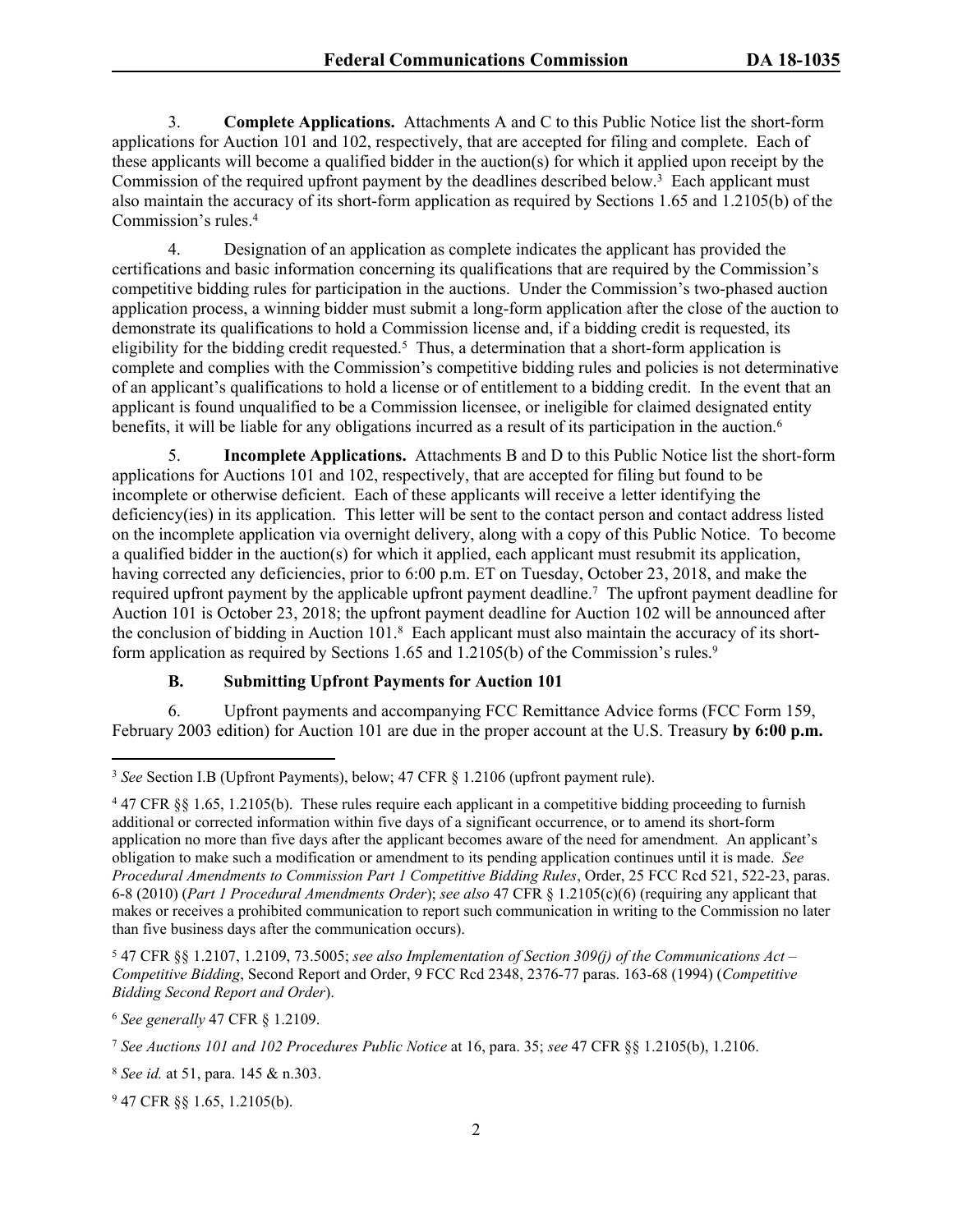**Eastern Time (ET) on Tuesday, October 23, 2018.**<sup>10</sup> In order to meet the Commission's upfront payment deadline, an applicant's payment must be credited to the Commission's account by the deadline. **Payments must be made by wire transfer only in accordance with the instructions provided in the** *Auctions 101 and 102 Procedures Public Notice* **and the** *Instructions for Completing and Submitting FCC Remittance Advice (FCC Form 159) for Auction 101 (28 GHz UMFUS Licenses)* **guide.**<sup>11</sup> No other payment method is acceptable for this auction.<sup>12</sup> Each applicant is reminded to provide its FCC Registration Number (FRN) on the FCC Form 159 and to submit the same FRN with all future payments for Auction 101. At least one hour before placing the order for the wire transfer (but on the same business day), each applicant must fax a completed FCC Form 159 to the FCC at (202) 418-2843 or email to [RROGWireFaxes@fcc.gov](mailto:RROGWireFaxes@fcc.gov).

7. Each applicant is responsible for ensuring timely submission of its upfront payment and for timely filing of an accurate and complete FCC Remittance Advice Form (FCC Form 159).<sup>13</sup> An applicant should coordinate with its financial institution well ahead of the due date regarding its wire transfer and allow sufficient time for the wire transfer to be initiated and completed prior to the deadline. The Commission has repeatedly cautioned auction participants about the importance of planning ahead to prepare for unforeseen last-minute difficulties in making payments by wire transfer.<sup>14</sup> Each applicant should obtain confirmation from its financial institution that its wire transfer to the U.S. Treasury was successful and from Commission staff that the applicant's payment has been received by the Commission in the proper account. For confirmation from the Commission, an applicant may contact Gail Glasser of the Office of Managing Director's Revenue & Receivables Operations Group/Auctions at (202) 418- 0578, or alternatively, Theresa Meeks at (202) 418-2945. Detailed information regarding upfront payments can be found in the *Auctions 101 and 102 Procedures Public Notice* under Section III.F,<sup>15</sup> and

<sup>13</sup> Each applicant may access an electronic pre-filled version of the FCC Form 159 through the FCC auction application system. *See Auctions 101 and 102 Procedures Public Notice* at 51, para. 144. See also the *Instructions for Completing and Submitting FCC Remittance Advice (FCC Form 159) for Auction 101 (28 GHz UMFUS Licenses)* guide (released August 6, 2018) available under the "Education" tab at [www.fcc.gov/auction/101/](https://www.fcc.gov/auction/101/).

 $10$  The deadline for the submission of upfront payments for Auction 102 will be announced after the conclusion of bidding in Auction 101. *See Auctions 101 and 102 Procedures Public Notice* at 51, para. 145 & n.303; *see also id.* at 12, para. 25 n. 56 (directing the Bureau to prepare and release after the close of bidding in Auction 101 a public notice announcing the remainder of the pre-auction dates and deadlines for the Auction 102 pre-auction process).

<sup>11</sup> *Auctions 101 and 102 Procedures Public Notice* at 51-53, paras. 146-51. See also the *Instructions for Completing and Submitting FCC Remittance Advice (FCC Form 159) for Auction 101 (28 GHz UMFUS Licenses)* guide (released August 6, 2018) available under the "Education" tab at [www.fcc.gov/auction/101/](https://www.fcc.gov/auction/101/). The Bureau will prepare and release after the close of Auction 101 detailed instructions for submitting an FCC Form 159 for Auction 102. *Auctions 101 and 102 Procedures Public Notice* at 13, para. 27 n.58. A wire transfer is a transaction that is initiated through an applicant's bank. It authorizes the bank to wire funds from an applicant's account to the Commission's account.

<sup>&</sup>lt;sup>12</sup> The Commission will not accept checks, credit cards, or automated clearing house (ACH) payments.

<sup>14</sup> *See, e.g.*, Letter to Lee G. Petro, counsel for Four Corners Broadcasting, LLC, from Margaret W. Wiener, Chief, Auctions and Spectrum Access Division, 25 FCC Rcd 9046 (WTB 2010); Letter to David G. O'Neil, counsel for Spectrum Acquisition, Inc., from Margaret W. Wiener, Chief, Auctions and Spectrum Access Division, 23 FCC Rcd 4765 (WTB 2008); Letter to Patrick Shannon, counsel for Lynch 3G Communications Corp., from Margaret W. Wiener, Chief, Auctions and Industry Analysis Division, 18 FCC Rcd 11552 (WTB 2003).

<sup>15</sup> *Auctions 101 and 102 Procedures Public Notice* at 51-53, paras. 144-51.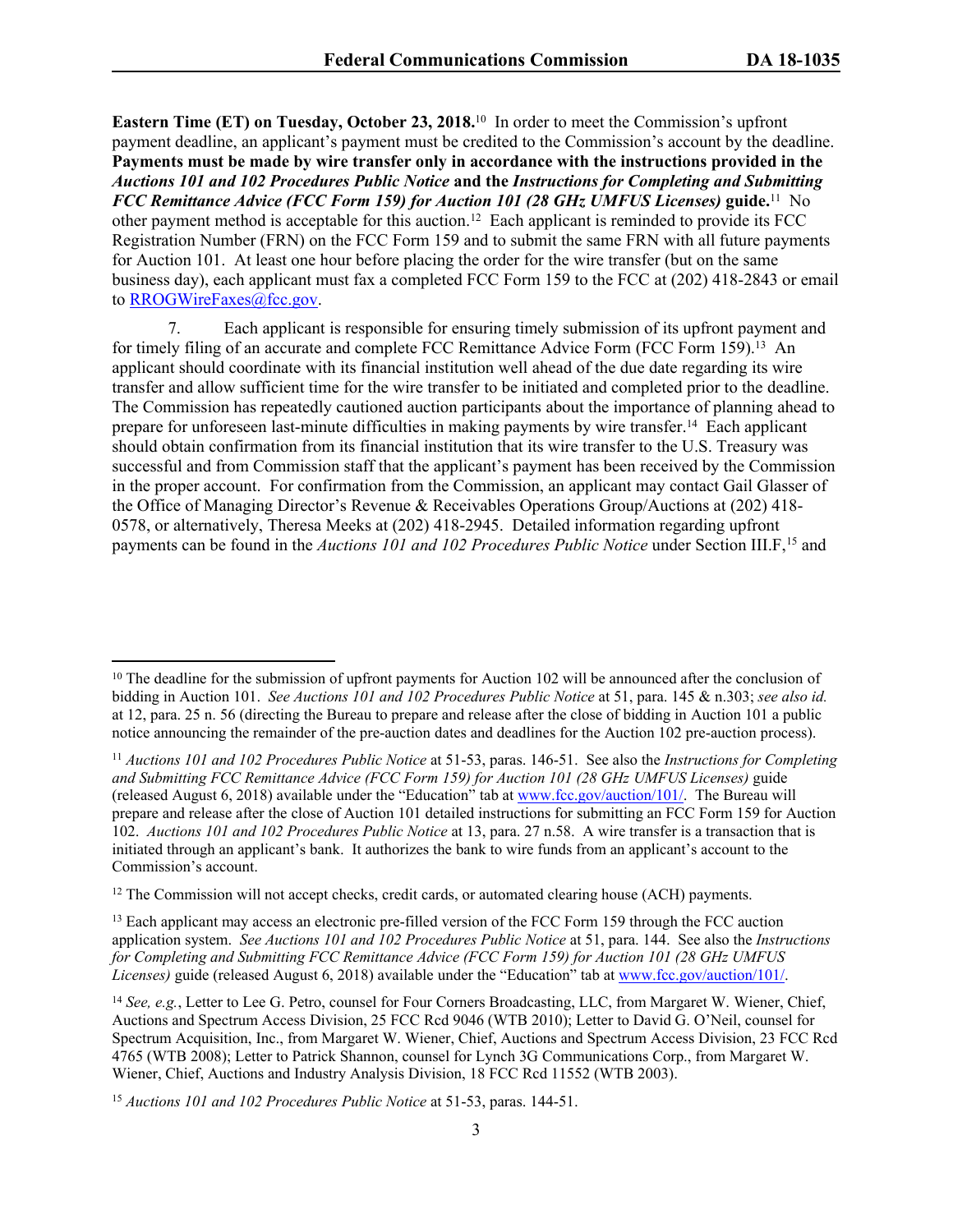the *Instructions for Completing and Submitting FCC Remittance Advice (FCC Form 159) for Auction 101 (28 GHz UMFUS Licenses)* guide available under the "Education" tab at [www.fcc.gov/auction/101/.](https://www.fcc.gov/auction/101/) 16

8. **Only upfront payments for Auction 101 will be accepted at this time.** For Auction 102, the deadline for submitting upfront payments and FCC Form 159 will be announced in a later public notice.

# **C. Short-Form Application Changes and Resubmission**

9. Each applicant whose application for Auction 101 or Auction 102 has been identified as incomplete must address defects in its application during the resubmission window, which is now open.<sup>17</sup> Corrected Auction 101 and Auction 102 applications must be filed **prior to 6:00 p.m. ET on Tuesday, October 23, 2018.<sup>18</sup>** Any short-form application corrections must be made electronically using the FCC's auction application system. This will be the only opportunity to cure application defects. Late resubmissions will not be accepted. If an application for Auction 101 or Auction 102 is incomplete or otherwise deficient after the resubmission deadline has passed, the applicant will not be permitted to participate in bidding in the respective auction.<sup>19</sup>

10. During the resubmission window, each Auction 101 and 102 applicant may log in to the FCC's auction application system and make certain changes to its application(s).<sup>20</sup> An applicant can view all of the contents of its application, but the electronic FCC Form 175 will not permit an applicant to make changes to its license or license area selections<sup>21</sup> or to the following data fields: applicant name, legal classification, certifier, or bidding credit. Administrative and minor changes can be made, including, for example, deletion and addition of authorized bidders (to a maximum of three), revision of addresses and telephone numbers of the applicant and its contact person, and changes to responsible party. While changes can be made to ownership and agreement information,<sup>22</sup> we remind each applicant

<sup>19</sup> Each of these applicants will retain its status as an applicant and will remain subject to the Commission's rule prohibiting certain communications, 47 CFR §§ 1.2105(c), until the down payment deadline for Auction 102, but will not be eligible to bid in the respective auction. *See Auctions 101 and 102 Procedures Public Notice* at 25, para. 59 & n.137.

 $^{20}$  During the resubmission phase, applicants will have electronic access to update the following application fields: jurisdiction of formation/country of citizenship, applicant address, responsible party information, responsible party address, contact information, contact address, authorized bidder information, bidding option (telephonic or electronic), agreement information, and ownership information. During the resubmission period, some required updates in an FCC Form 175 may need to be submitted by uploading an attachment. During all phases of the application process, applicants have electronic access to make certain administrative changes including updates to: applicant address, responsible party address, contact information, contact address, and bidding option (telephonic or electronic).

<sup>21</sup> In accordance with the license and license area selection process described in the *Auctions 101 and 102 Procedures Public Notice*, for any Auction 102 applicant that selected specific license blocks within a PEA, the FCC's auction application system considers the applicant to have selected the PEA license area.

<sup>22</sup> For more information on making administrative changes to an existing application, see the *Auctions 101 and 102 Procedures Public Notice* at 44-45, paras. 114-20 (Modifying an FCC Form 175). *See also* the *Short-Form*

<sup>16</sup> *Wireless Telecommunications Bureau Announces Availability of FCC Form 175 Application Instructions for* Auctions 101 and 102; FCC Form 159 Instructions for Auction 101 Upfront Payments; and Technical Guides for *Auction 102 Bidding*, Public Notice, DA 18-817 at 2, para. 4 (WTB Aug. 6, 2018).

<sup>17</sup> *See* 47 CFR § 1.2105(b)(2).

<sup>&</sup>lt;sup>18</sup> In cases where an applicant has submitted applications for Auction 101 and 102 and its applications have been found to be incomplete, such applicant must correct both of its applications.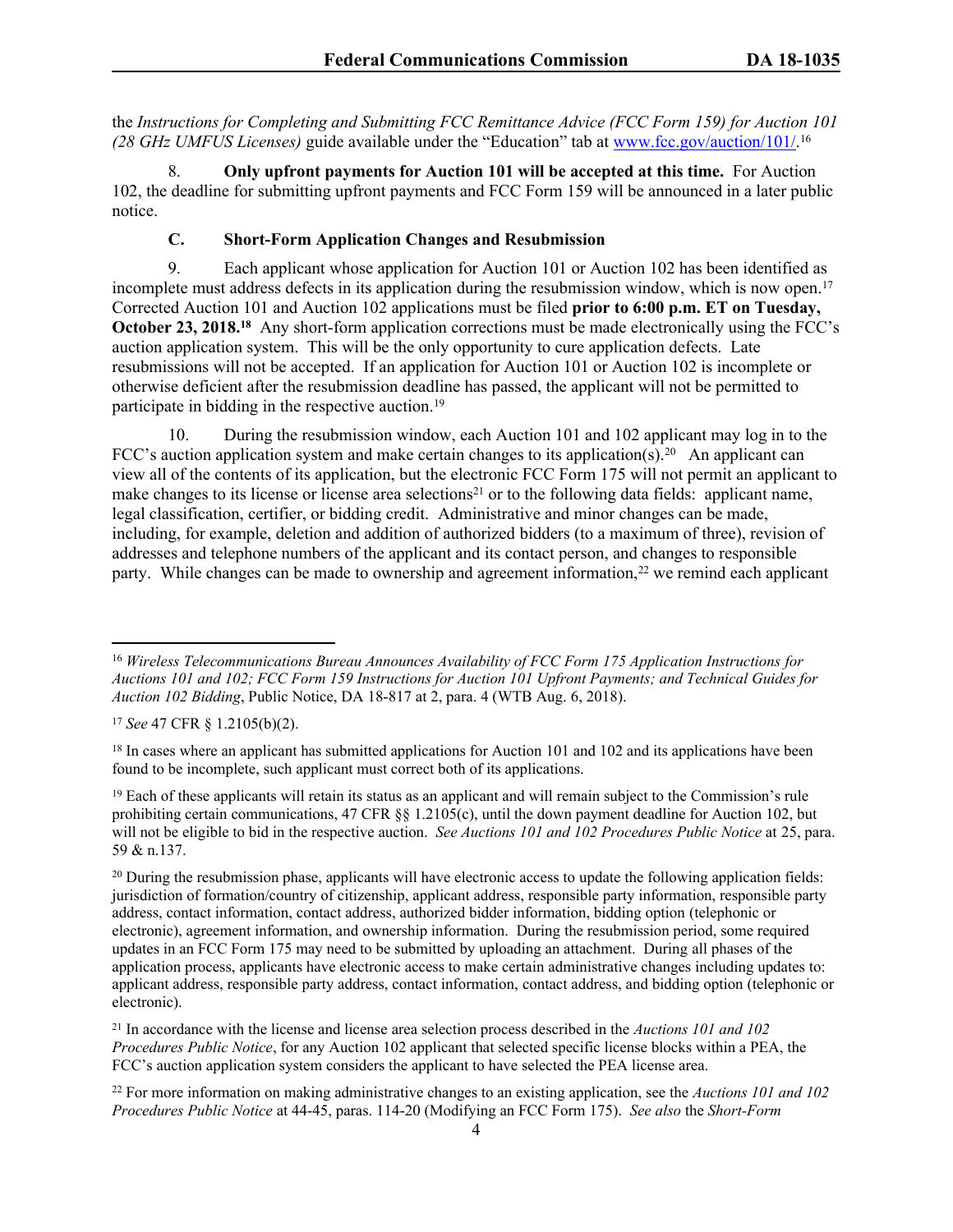that any application changes must comply with the Commission's rules, which prohibit, among other things*,* changes in ownership that would constitute an assignment or transfer of control, as well as changes in ownership or agreements that would constitute violations of Section 1.2105 $(c)$ .<sup>23</sup> If any application is changed to effect a major amendment, such as a change in control, the applicant will be ineligible to bid in the auction for which that application was submitted.<sup>24</sup>

11. We remind applicants that Sections 1.65 and 1.2105(b) of the Commission's rules require an applicant to maintain the accuracy and completeness of information furnished in its pending short-form application.<sup>25</sup> Each applicant should amend its short-form application to furnish additional or corrected information within five days of a significant occurrence, or no more than five days after the applicant becomes aware of the need for amendment.<sup>26</sup> To the extent that changes may be made directly in the electronic FCC Form 175 at the time of the amendment, an applicant must modify its short-form application electronically. An applicant seeking to report changes outside of the resubmission window must submit a letter briefly summarizing the changes by email to the attention of Margaret Wiener, Chief, Auctions and Spectrum Access Division, Wireless Telecommunications Bureau, at the following addresses: [auction101@fcc.gov](mailto:auction101@fcc.gov) and/or [auction102@fcc.gov,](mailto:auction102@fcc.gov) as applicable. Questions about changes should be directed to the Auctions and Spectrum Access Division at (202) 418-0660.

# **II. OTHER IMPORTANT AUCTIONS 101 AND 102 INFORMATION**

12. **Announcement of Qualified Bidders for Auction 101.** Following Commission review of resubmitted short-form applications and the correlation of upfront payments and applications, a public notice listing all applicants qualified to bid in Auction 101 will be released. The same public notice will also include bidding schedules for both the mock auction and the first day of bidding in Auction 101.

13. **Announcement of Complete Applications for Auction 102.** Concurrent with the release of the qualified bidders public notice for Auction 101, a separate public notice listing the final complete or incomplete status of all Auction 102 applications will be released. Auction 102 applicants with complete applications will become qualified bidders only after submitting a timely upfront payment for Auction 102. The deadline for Auction 102 upfront payments, instructions for making such payments, and other information concerning participation in Auction 102 will be announced after the conclusion of bidding in Auction 101.<sup>27</sup>

14. **Due Diligence.** Each potential bidder is solely responsible for investigating and evaluating all legal, technical and marketplace factors and risks associated with the licenses that it is seeking in Auction 101 or 102, evaluating the degree to which those factors and risks may have a bearing on the value of the licenses being offered and/or affect the bidder's ability to bid on, otherwise acquire, or make use of such licenses, and conducting any technical analyses necessary to assure itself that, if it wins any license(s), it will be able to build and operate facilities in accordance with the Commission's rules. Each potential bidder's due diligence efforts should include, among other things: (1) reviewing all

<sup>25</sup> *See* 47 CFR §§ 1.65, 1.2105(b).

<sup>26</sup> *Id.*

<sup>27</sup> *Auctions 101 and 102 Procedures Public Notice* at 51, para. 145 & n.303; *see also id.* at 12, para. 25 n. 56 (directing the Bureau to prepare and release after the close of bidding in Auction 101 a public notice announcing the remainder of the pre-auction dates and deadlines for the Auction 102 pre-auction process).

<sup>(</sup>Continued from previous page)

*Application (FCC Form 175) Filing Instructions for Auction 101 and Auction 102* guide (released August 6, 2018) available under the "Education" tab at [www.fcc.gov/auction/101/.](https://www.fcc.gov/auction/101/)

<sup>23</sup> *See* 47 CFR § 1.2105(b)-(c).

<sup>24</sup> *Id.* § 1.2105(b)(2).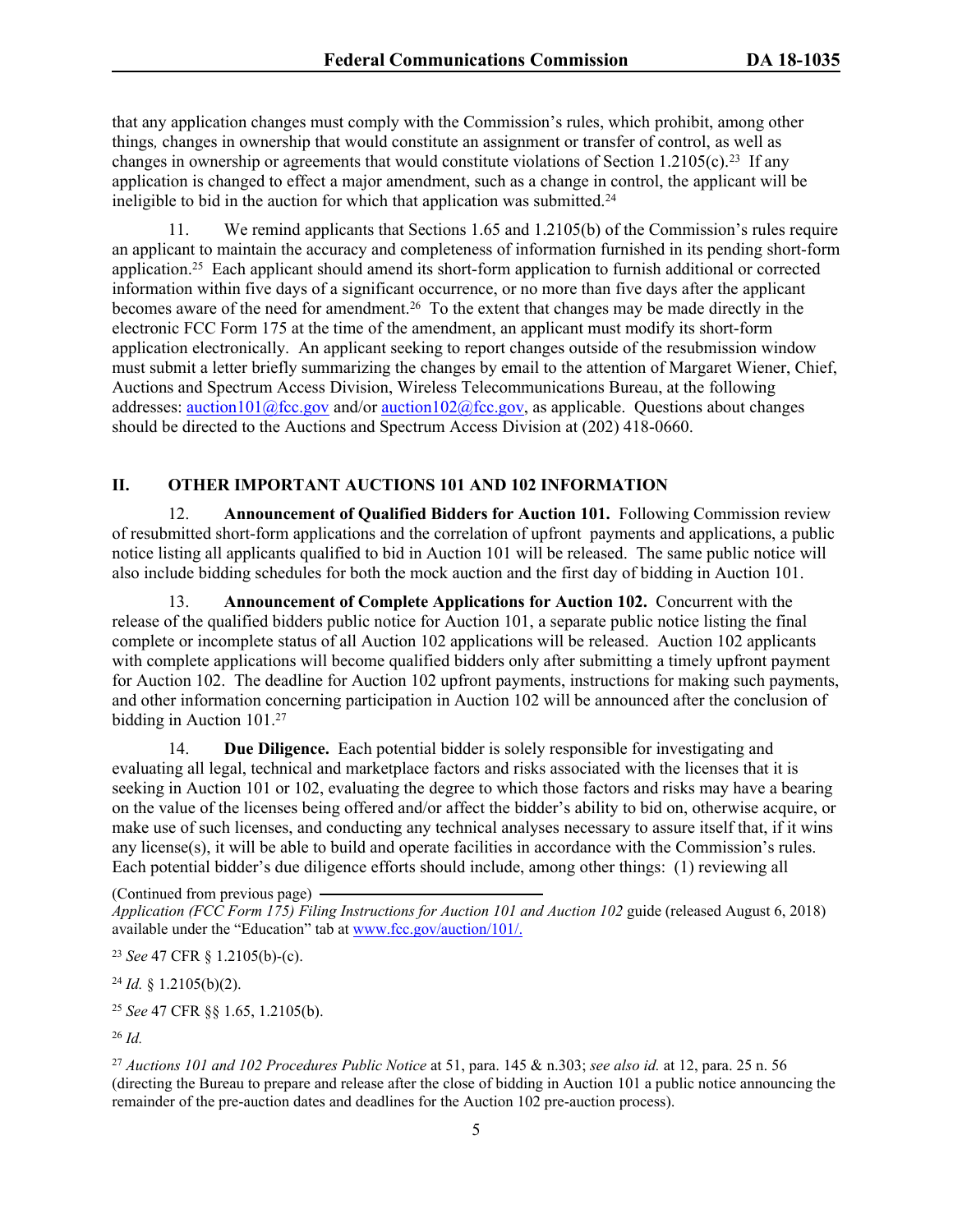Commission orders and public notices establishing rules and policies for the UMFUS bands, including but not limited to potential impairments affecting certain licenses; (2) conducting research to determine the existence of any pending administrative or judicial proceedings that might affect its decision to participate in the auction;<sup>28</sup> (3) performing (or refreshing previous) technical analyses; and (4) inspecting any prospective transmitter sites located in, or near, the service area for which it plans to bid and confirming the availability of such sites and their conformance with applicable federal, state, and local land use requirements.<sup>29</sup> Each potential bidder must undertake its own assessment of the relevance and importance of information gathered as part of its due diligence efforts.

15. The Commission makes no representations or warranties about the use of this spectrum for particular services. Applicants should be aware that an FCC auction represents an opportunity to become an FCC licensee, subject to certain conditions and regulations. Participants in either auction should continue such research throughout the respective auction. For further details regarding due diligence, please refer to the *Auctions 101 and 102 Procedures Public Notice*, Section III.A.<sup>30</sup>

16. **Prohibition of Certain Communications.** The Bureau reminds applicants that the rule prohibiting certain communications set forth in Section 1.2105(c) applies to each applicant that filed a short-form application (FCC Form 175) in Auction 101 or Auction 102.<sup>31</sup> Section 1.2105(c)(1) of the Commission's rules provides that, subject to specified exceptions, after the deadline for filing a shortform application, "all applicants are prohibited from cooperating or collaborating with respect to, communicating with or disclosing, to each other or any nationwide provider [of communications services] that is not an applicant, or, if the applicant is a nationwide provider, any non-nationwide provider that is not an applicant, in any manner the substance of their own, or each other's, or any other applicants' bids or bidding strategies (including post-auction market structure), or discussing or negotiating settlement agreements, until after the down payment deadline[.]"<sup>32</sup>

17. This prohibition took effect as of the short-form application filing deadline, which for Auctions 101 and 102 was Tuesday, September 18, at 6:00 p.m. ET, and ends at the post-auction down payment deadline for Auction 102, which will be announced in a future public notice.<sup>33</sup> This prohibition **applies to all applicants regardless of whether such applicants become qualified bidders or actually bid in Auction 101 and/or Auction 102.**<sup>34</sup>

<sup>&</sup>lt;sup>28</sup> The Commission's statutory authority under the Communications Act to add, modify, and eliminate rules governing spectrum use, as the public interest warrants, applies equally to all licenses, whether acquired through the competitive bidding process or otherwise. *See* 47 U.S.C. § 309(j)(6)(C)-(D); *Celtronix Telemetry, Inc. v. FCC*, 272 F.3d 585 (D.C. Cir. 2001).

<sup>29</sup> *See*, *e*.*g*., 47 U.S.C. §§ 332(c)(7), 1455(a).

<sup>30</sup> *See id.* at 46*,* paras. 121-25 (Due Diligence).

<sup>31</sup> *Auctions 101 and 102 Procedures Public Notice* at 24, para. 57; *see also* 47 CFR § 1.2105(c)(1).

<sup>32</sup> 47 CFR § 1.2105(c). The Commission identified AT&T, Sprint, T-Mobile, and Verizon Wireless as "nationwide providers" for the purpose of implementing the Commission's competitive bidding rules in Auctions 101 and 102. *Auctions 101 and 102 Procedures Public Notice* at 19, para. 44.

<sup>33</sup> *Auctions 101 and 102 Procedures Public Notice* at 25, para. 60; *see also* 47 CFR § 1.2105(c)(1).

<sup>&</sup>lt;sup>34</sup> A party that submits an application for either auction becomes an "applicant" under the rule at the application filing deadline and that status does not change based on subsequent developments. *See, e.g*.*, Star Wireless, LLC v. FCC*, 522 F.3d 469 (D.C. Cir. 2008) (holding that Section 1.2105(c) applies to applicants regardless of whether they are qualified to bid). Thus, an auction applicant that does not correct deficiencies in its application, fails to submit a timely and sufficient upfront payment, or does not otherwise become qualified, remains an "applicant" for purposes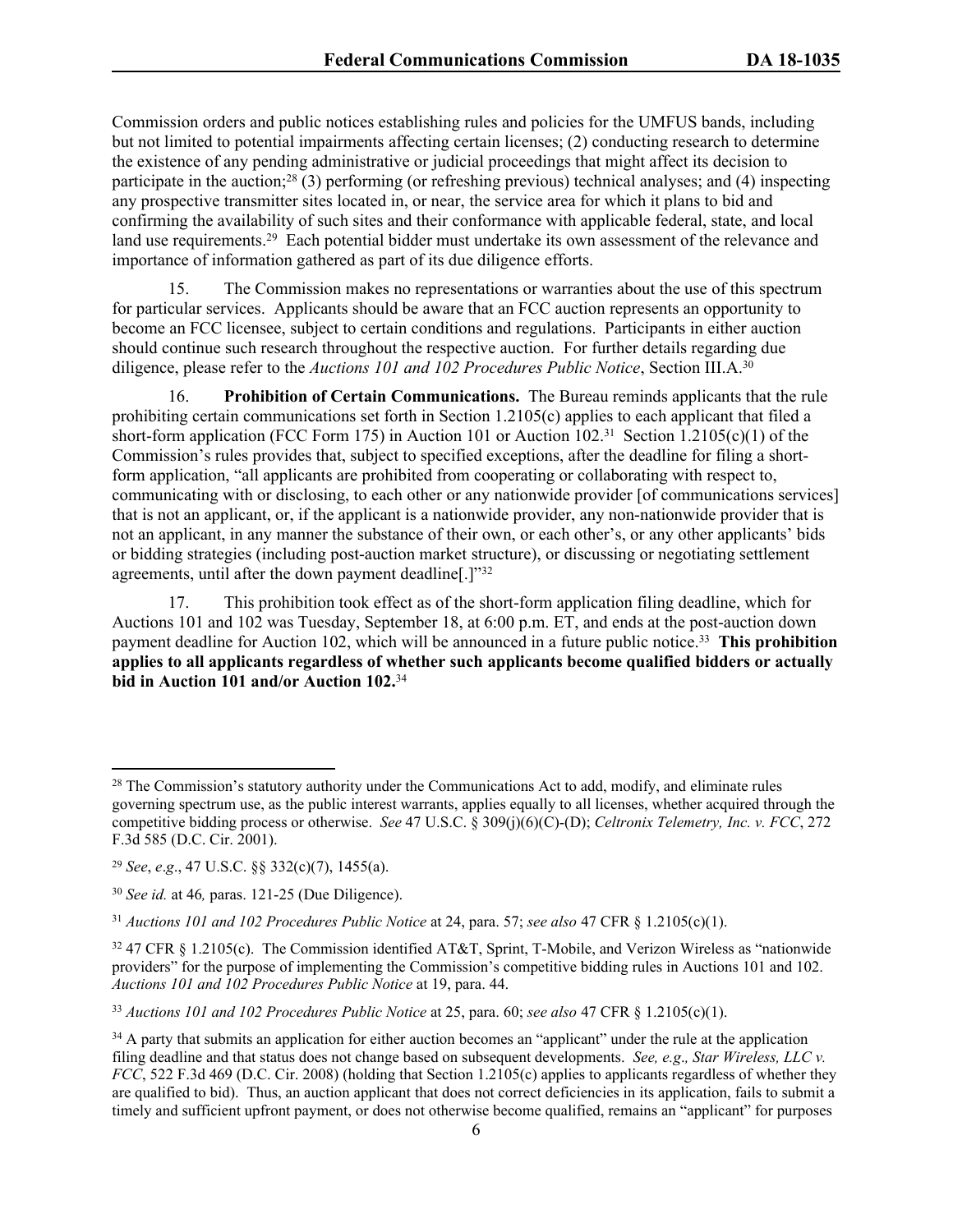18. We also emphasize that, for purposes of this prohibition, an "applicant" includes all controlling interests of the entity submitting a short-form application to participate in the auction including all officers and directors of that entity and all holders of interests amounting to 10 percent or more of the entity submitting a short-form application in Auction 101 and/or Auction 102.<sup>35</sup> Thus, for example, a violation of Section 1.2105(c) of the Commission's rules could occur when an individual serves as an officer and/or director for two or more Auction 101 or Auction 102 applicants, whether those applicants are applying in the same auction (i.e., two Auction 101 applicants) or different auctions (i.e., one Auction 101 applicant and one Auction 102 applicant).<sup>36</sup> Therefore, applicants should continue to take precautionary steps to prevent prohibited communications between any of the entities or persons described covered by the prohibition.<sup>37</sup>

19. In connection with 2015 amendments to the competitive bidding rules, the Commission now prohibits most joint bidding arrangements, including any arrangement relating to the permits or licenses being auctioned that address or communicate, directly or indirectly, bidding at the auction, bidding strategies, including any arrangement regarding price or the specific permits or licenses on which to bid, and any such arrangement relating to the post-auction market structure.<sup>38</sup> The revised rule provides limited exceptions for a communication within the scope of any arrangement consistent with the exclusions from the Commission's rule prohibiting joint bidding, provided such arrangement is disclosed on the applicant's auction application.<sup>39</sup> An applicant may continue to communicate pursuant to any preexisting agreement, arrangement, or understanding that is solely operational in nature or that provides for transfer or assignment of license, provided that such agreement, arrangement or understanding does not involve the communication or coordination of bids (including amounts), bidding strategies, or the particular permits or licenses on which to bid, and provided that such agreement, arrangement or understanding is disclosed on its application.<sup>40</sup>

20. The rule prohibiting joint bidding arrangements applies to any applicant for Auction 101 or Auction 102 (including any party that controls or is controlled by such applicant), and not just to

<sup>39</sup> 47 CFR § 1.2105(a)(2)(ix); *see also Updating Part 1 Report and Order*, 30 FCC Rcd at 7576-77, paras. 197-99.

<sup>40</sup> *Updating Part 1 Report and Order*, 30 FCC Rcd at 7576-77, paras. 197-99; *see also generally Guidance Regarding the Prohibition of Certain Communications During the Incentive Auction*, *Auction 1000*, Public Notice, 30 FCC Rcd 10794 (WTB 2015) (*Prohibited Communications Public Notice*).

<sup>(</sup>Continued from previous page)

of the rule and remains subject to the prohibition on certain communications until the Auction 102 down payment deadline. *Auctions 101 and 102 Procedures Public Notice* at 25, para. 59 & n.137.

<sup>35</sup> *Auctions 101 and 102 Procedures Public Notice* at 25, para. 59; *see also* 47 CFR § 1.2105(c)(7)(i).

<sup>36</sup> *See, e.g.*, Lotus Communications Corp., Order, 23 FCC Rcd 9107 (WTB 2008) (affirming finding of apparent violation of communication prohibitions of Section 1.2105(c) when one individual served as officer for two auction applicants); Letter to Colby M. May, TCCSA, Inc., from Barbara A. Kreisman, Chief, Video Division, and Margaret W. Wiener, Chief, Auctions and Spectrum Access Division, 20 FCC Rcd 14648 (WTB/MB 2005) (finding apparent violation of communication prohibitions of Section 1.2105(c) where applicants shared same individual as an officer and director).

<sup>37</sup> *See Application of Nevada Wireless*, Memorandum Opinion and Order, 13 FCC Rcd 11973, 11977-78, paras. 11- 13 (WTB 1998). The Bureau cautions, however, that the mere existence of precautionary measures will not outweigh specific evidence of prohibited communications, nor will it preclude the initiation of an investigation when warranted. *Id*. at 11978, para. 13.

<sup>38</sup> *Updating Part 1 Competitive Bidding Rules*, Report and Order, Order on Reconsideration of the First Report and Order, Third Order on Reconsideration of the Second Report and Order, Third Report and Order, 30 FCC Rcd 7493, 7575-76, para. 195 (2015) (*Updating Part 1 Report & Order*) (modified by Erratum, 30 FCC Rcd 8518 (2015)); *see also* 47 CFR § 1.2105(a)(2)(ix).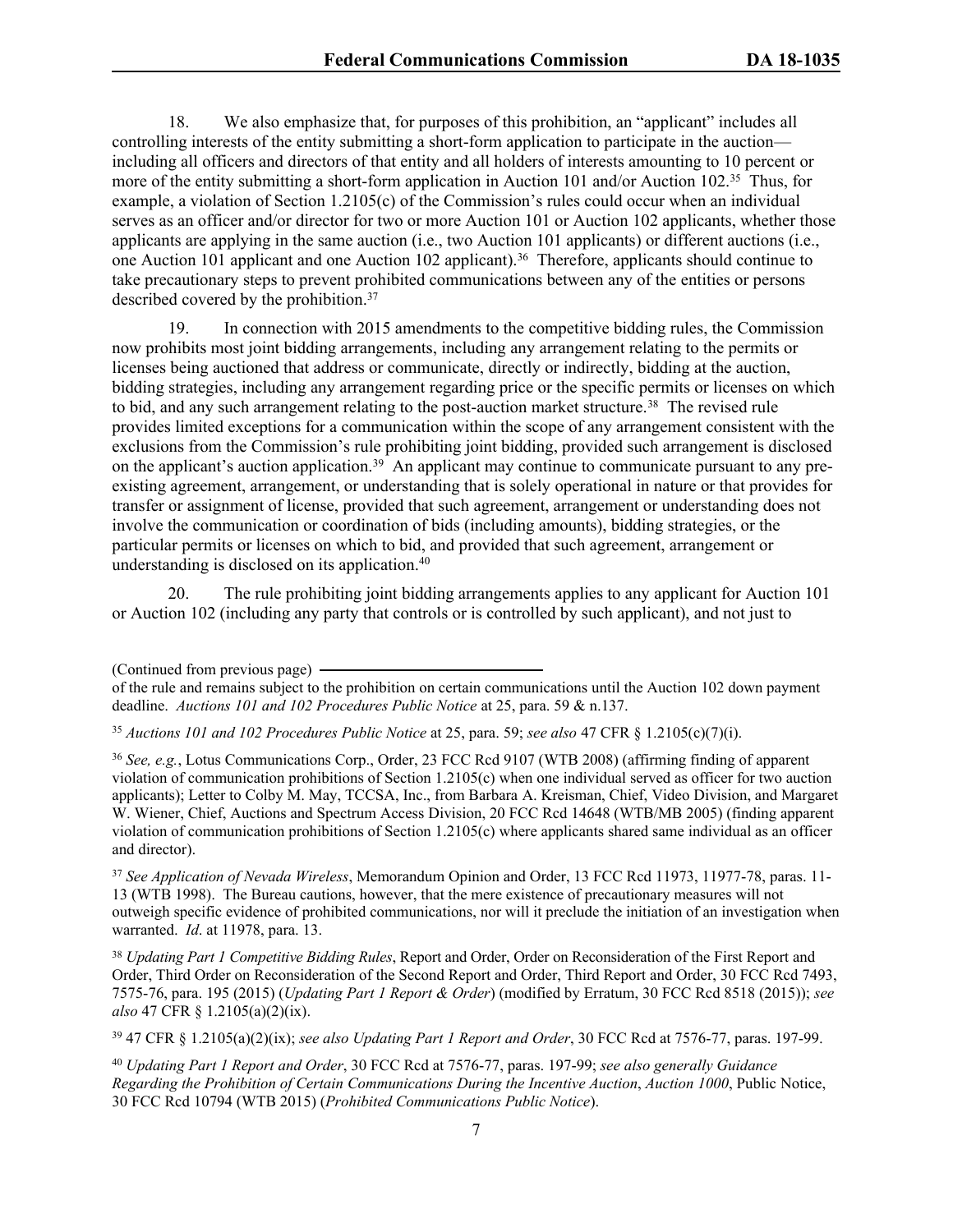applicants for the same auction.<sup>41</sup> Also, for the purpose of implementing our competitive bidding rules in Auctions 101 and 102, the "licenses being auctioned" and "licenses at auction" include all of the licenses being offered in Auctions 101 and 102.<sup>42</sup>

21. **Anonymous Bidding***.* We remind applicants that, under the anonymous bidding procedures in effect for Auctions 101 and 102, the Commission is withholding from public release, until after the close of bidding in Auction 102, any information that may indicate specific applicants' interests in the auction—including, among other things, license or license area selections, upfront payments and eligibility information, and the identities of bidders placing bids or taking other bidding-related actions.<sup>43</sup> Accordingly, communication with other applicants or public disclosure of such non-public information may violate the Commission's anonymous bidding procedures and the rule prohibiting certain communications, Section 1.2105(c) of the Commission's rules.<sup>44</sup>

22. This prohibition would include communication of any such non-public information by an applicant to the public, financial analysts, or the press, as well as any such communication by an applicant to another applicant in Auction 101 or Auction 102.<sup>45</sup> Examples of communications raising concern, given the anonymous bidding procedures in effect for Auctions 101 and 102, would include an applicant's statement to the press about its upfront payment or bidding eligibility, and an applicant's statement to the press that it is or is not interested in bidding in the auction.

23. **Disclosure Obligations and Possible Sanctions***.* Section 1.2105(c)(4) requires each auction applicant to report a prohibited discussion or disclosure regarding bids or bidding strategy to the Commission in writing immediately, but in no case later than five business days after the communication occurs, even if the communication does not result in an agreement or understanding regarding bids or bidding strategy that must be reported under Section 1.65.<sup>46</sup> The Commission has clarified that each applicant's obligation to report any such communication continues beyond the five-day period after the communication is made, even if the report is not made within the five-day period.<sup>47</sup>

24. **Reporting Prohibited Communications**. A party reporting any communication pursuant to Sections 1.65, 1.2105(a)(2), or 1.2105(c)(4) must take care to ensure that any report of a prohibited communication does not itself give rise to a violation of Section 1.2105(c). For example, a party's report of a prohibited communication could violate the rule by communicating prohibited

<sup>41</sup> *Auctions 101 and 102 Procedures Public Notice* at 19-20, para. 44.

<sup>42</sup> *Id.* at 20, para. 44.

<sup>43</sup> *See generally id.* at 22-24, paras. 50-56.

 $44$  For purposes of Section 1.2105(c), the term "applicant" includes all controlling interests, all parties with ownership interests greater than 10 percent, and all officers and directors of an applicant for Auction 101 and/or Auction 102. *See* 47 CFR § 1.2105(c)(7).

<sup>&</sup>lt;sup>45</sup> The Commission has long expressed the concern that applicants should use caution in their dealings with other parties, such as members of the press, financial analysts, or others who might become a conduit for the communication of non-public information relating to auctions, such as bids and bidding strategies. *See Wireless Telecommunications Bureau Responds to Questions About the Local Multipoint Distribution Service Auction*, Public Notice, 13 FCC Rcd 341, 347-48 (WTB 1998) ("Public statements can give rise to collusion concerns. This has occurred in the antitrust context, where certain public statements can support other evidence which tends to indicate the existence of a conspiracy.").

<sup>46</sup> 47 CFR § 1.2105(c)(4); *see also Amendment of Part 1 of the Commission's Rules – Competitive Bidding Procedures*, Seventh Report and Order, 16 FCC Rcd 17546, 17553-55, paras. 13-17 (2001).

<sup>47</sup> *See Service Rules for the 698-746, 747-762 and 777-792 MHz Bands*, Second Report and Order, 22 FCC Rcd 15289, 15395, paras. 285-86 (2007).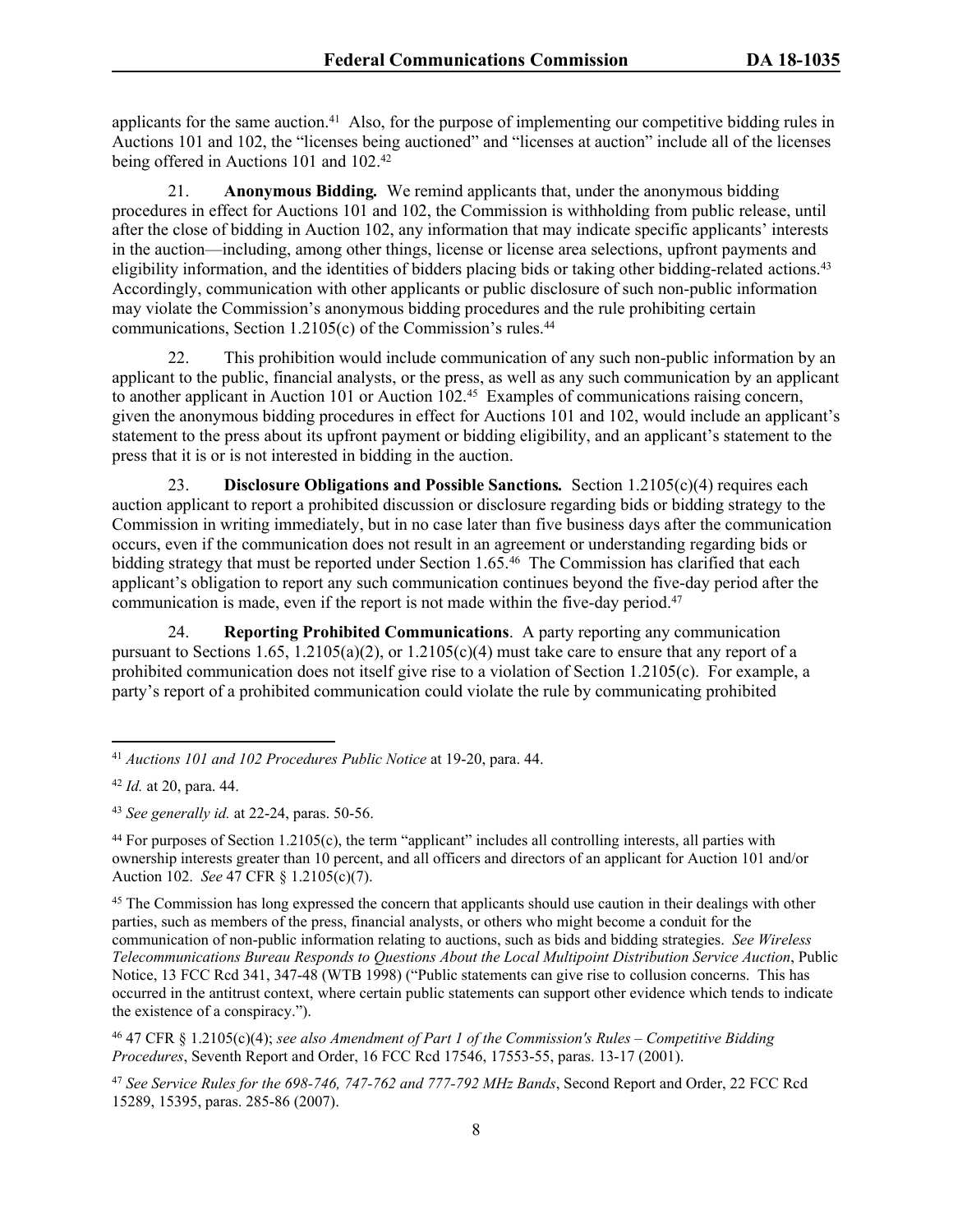information to other applicants through the use of Commission filing procedures that would allow such materials to be made available for public inspection.

25. The Commission amended Section 1.2105(c) to minimize the risk of inadvertent dissemination of information by requiring any party to file only a single report concerning a prohibited communication and to file that report with Commission personnel expressly charged with administering the Commission's auctions.<sup>48</sup> Pursuant to the rule, any report required by Section 1.2105(c) must be filed consistent with the instructions set forth in the *Auctions 101 and 102 Procedures Public Notice*. 49

26. A party seeking to report such a prohibited communication is also encouraged to consult with the Auctions and Spectrum Access Division staff if it has any questions about the procedures for submitting such reports.<sup>50</sup> The *Auctions 101 and 102 Procedures Public Notice* provides additional guidance on procedures for submitting application-related information.<sup>51</sup>

27. Each applicant that is a winning bidder will be required to disclose in its long-form application the specific terms, conditions, and parties involved in any bidding consortia, joint ventures, partnerships, or other agreements, understandings, or arrangements entered into relating to the competitive bidding process.<sup>52</sup> Any applicant found to have violated Section 1.2105(c) of the Commission's rules may be subject to sanctions.<sup>53</sup> In addition, we remind applicants that they are subject to the antitrust laws, which are designed to prevent anti-competitive behavior in the marketplace.<sup>54</sup> If an applicant is found to have violated the antitrust laws or the Commission's rules in connection with its participation in the competitive bidding process, it may be subject to forfeiture of its upfront payment, down payment, or full bid amount, and may be prohibited from participating in future auctions, among other sanctions.<sup>55</sup>

28. **Ex Parte Rule.** Applicants should also be aware that the Commission has generally treated mutually exclusive short-form applications to participate in the auctions process as exempt proceedings and, therefore, not subject to the *ex parte* prohibitions that pertain to restricted proceedings.<sup>56</sup>

<sup>55</sup> *See* 47 CFR § 1.2109(d); *Competitive Bidding Second Report and Order*, 9 FCC Rcd at 2388, para. 226.

<sup>48</sup> *Part 1 Procedural Amendments Order*, 25 FCC Rcd at 522, para. 4.

<sup>49</sup> *Auctions 101 and 102 Procedures Public Notice* at 30-31, paras. 78-80.

<sup>50</sup> *See* Section III (Contact Information), below.

<sup>51</sup> *See Auctions 101 and 102 Procedures Public Notice* at 30-31, paras. 78-80.

<sup>52</sup> *See* 47 CFR § 1.2107(d).

<sup>53</sup> *See* 47 CFR §§ 1.2105(c), 1.2109(d).

<sup>54</sup> *See Amendment of Part 1 of the Commission's Rules – Competitive Bidding Procedures*, Third Further Notice of Proposed Rulemaking, 14 FCC Rcd 21558, 21560-61, para. 4 & n.17 (1999) ("[W]e wish to emphasize that all applicants and their owners continue to be subject to existing antitrust laws. Applicants should note that conduct that is permissible under the Commission's Rules may be prohibited by the antitrust laws." (quoting *Competitive Bidding Memorandum Opinion and Order*, 9 FCC Rcd at 7689, para. 12)); *Implementation of Section 309(j) of the Communications Act – Competitive Bidding*, Fourth Memorandum Opinion and Order, 9 FCC Rcd 6858, 6869 n. 134 (1994) ("[A]pplicants will also be subject to existing antitrust laws.").

<sup>56</sup> *See generally Commission Announces that Mutually Exclusive "Short-Form" Applications (Form 175) to Participate in Competitive Bidding Process ("Auctions") Are Treated as Exempt for Ex Parte Purposes*, Public Notice, 9 FCC Rcd 6760 (1994); *see also* 47 CFR § 1.1202(d)(1) Note 1.